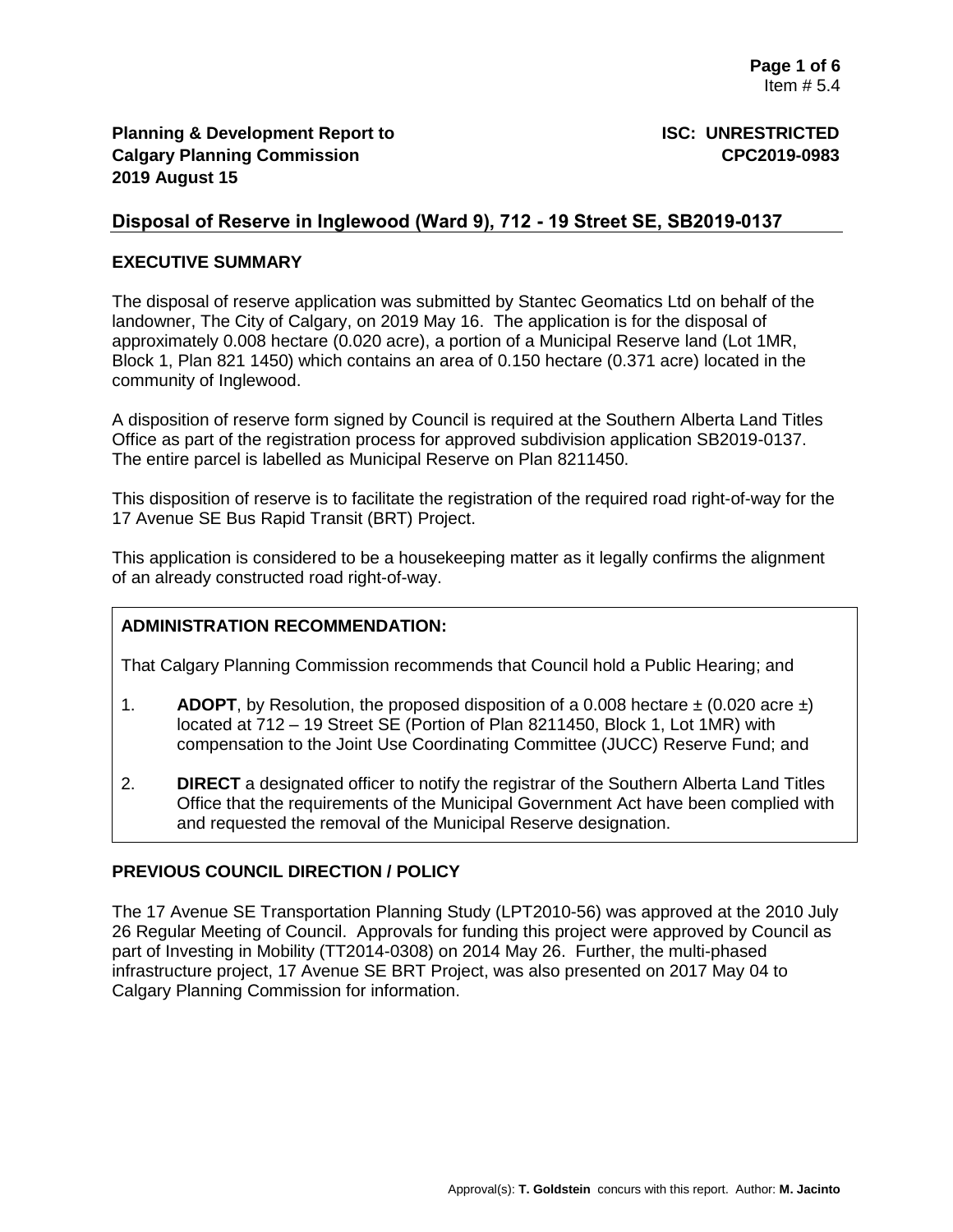## **Disposal of Reserve in Inglewood (Ward 9), 712 - 19 Street SE, SB2019-0137**

#### **BACKGROUND**

The application was submitted by Stantec Geomatics Ltd on behalf of the landowner, The City of Calgary, on 2019 May 16. A summary of the proposal has been provided in Attachment 1. The application is for the disposal of approximately 0.008 hectare (0.020 acre), a portion of a Municipal Reserve land (Plan 8211450, Block 1, Lot 1MR) which contains an area of 0.150 hectare (0.371 acre) located in the community of Inglewood.

The approval by Council on 2010 July 26 (LPT201-56) of the Transportation Planning Study for 17 Avenue SE, between Downtown and Stoney Trail E, initially identified the required road allowance for the project. Construction completion of the multi-phased project, identified the 0.008 hectare (0.020 acre) portion of a Municipal Reserve (MR) lot located at 712 – 19 Street SE as required for the road allowance. The site is currently described as Plan 8211450; Block 1, Lot 1MR (Attachment 2).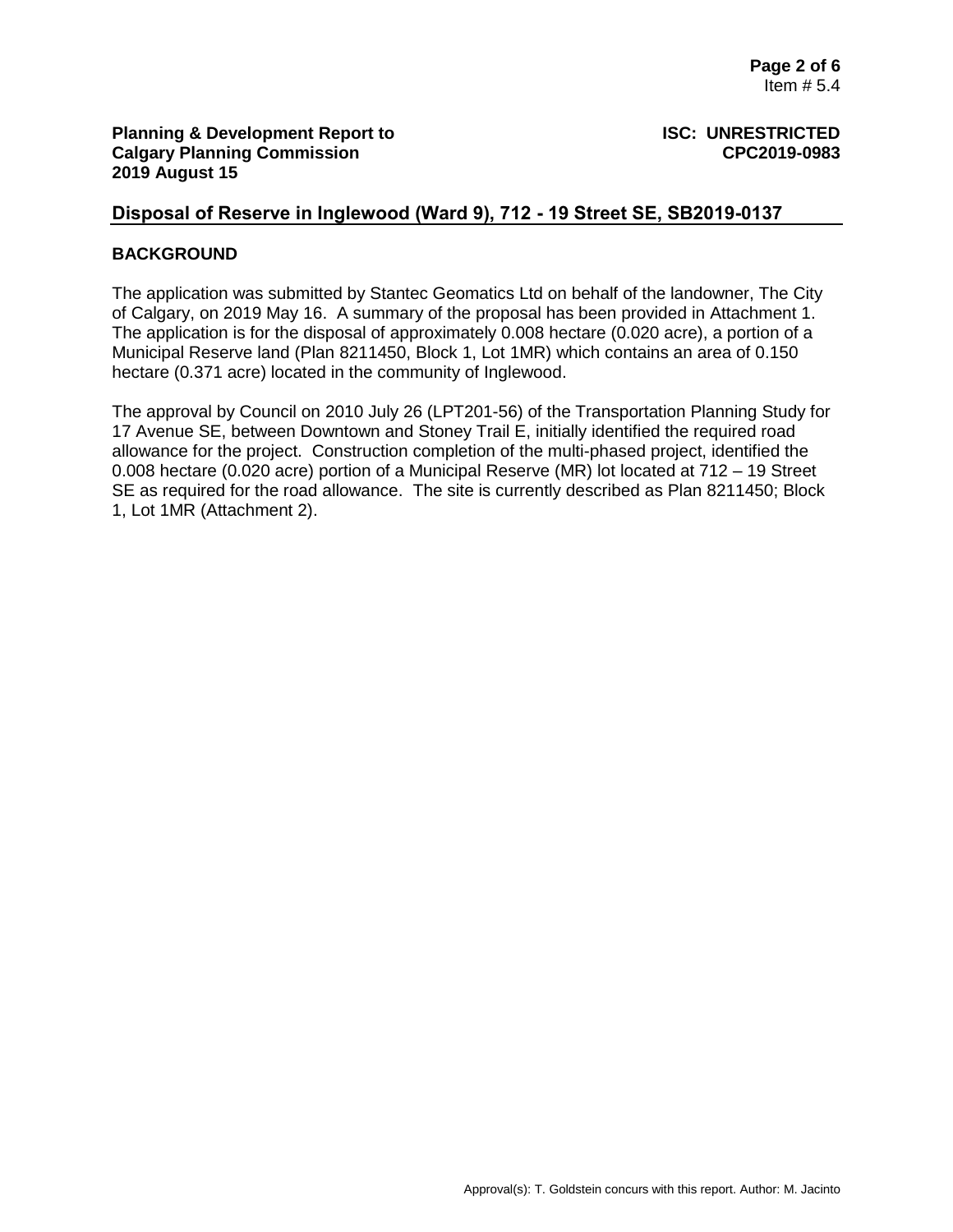# **Disposal of Reserve in Inglewood (Ward 9), 712 - 19 Street SE, SB2019-0137**

## **Location Maps**

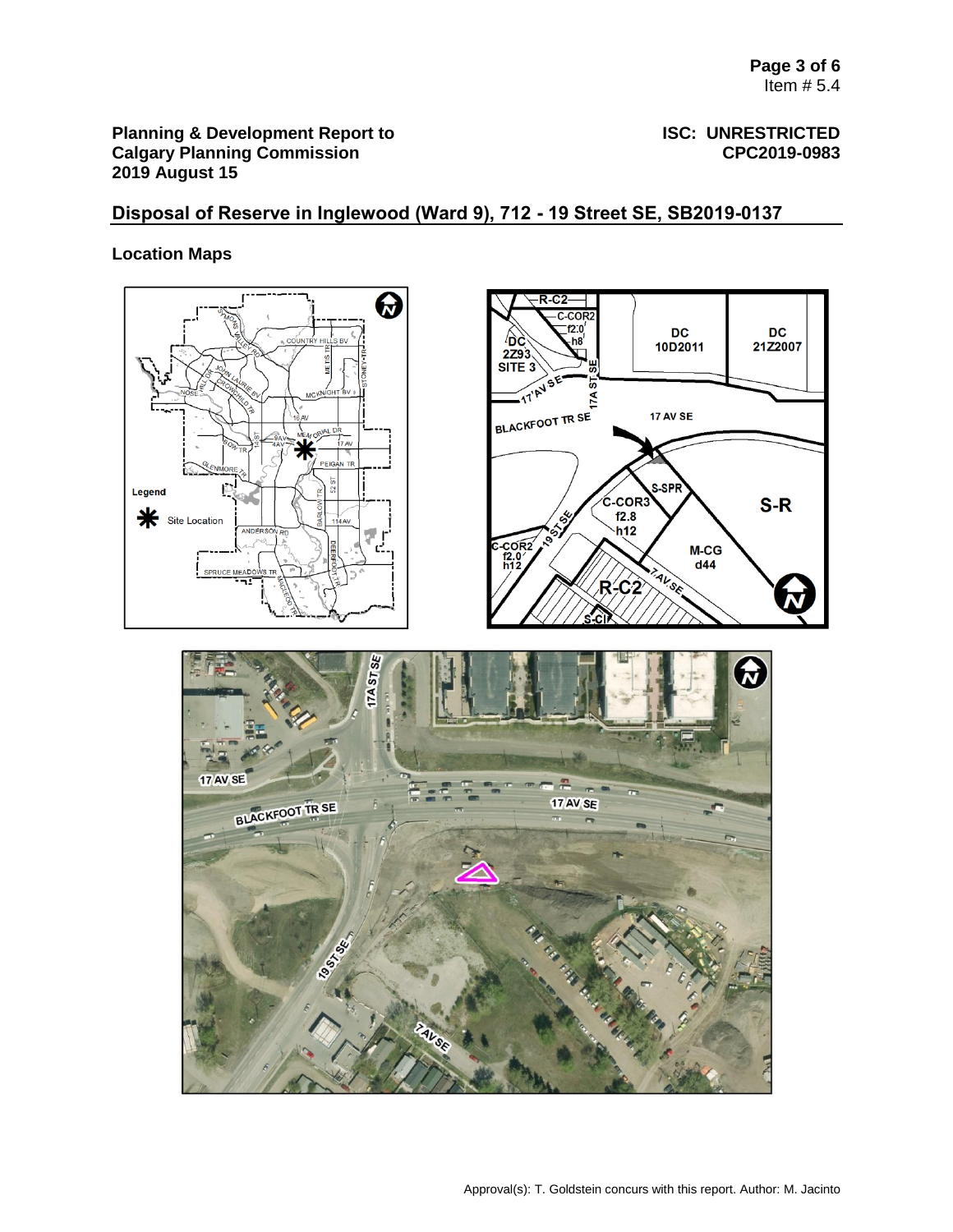## **Disposal of Reserve in Inglewood (Ward 9), 712 - 19 Street SE, SB2019-0137**

#### **Site Context**

The subject site is located in the southeast corner of 17 Avenue SE and 19 Street SE. Directly northeast of the site is a city owned property designated as Special Purpose – Recreation (S-R) District, without MR status. The S-R site was used as temporary logistics site for the project. South of the subject site are parcels designated as, Multi-Residential – Contextual Grade-Oriented (M-CG) District and Commercial - Corridor 3 (C-COR3) District, as shown on *Figure 1* below.

The Municipal Reserve site was dedicated in 1982. It has been used as community open space and featured baseball diamonds on this and adjacent sites. In the future, the remaining S-SPR and S-R lands will provide active recreation nodes and act as a gateway to the Bow River Regional Pathway system envisioned in the Bend in the Bow Project.

The 0.008 hectare  $\pm$  (0.020 acre  $\pm$ ) from this MR is part of a buffer in the BRT right-of-way.

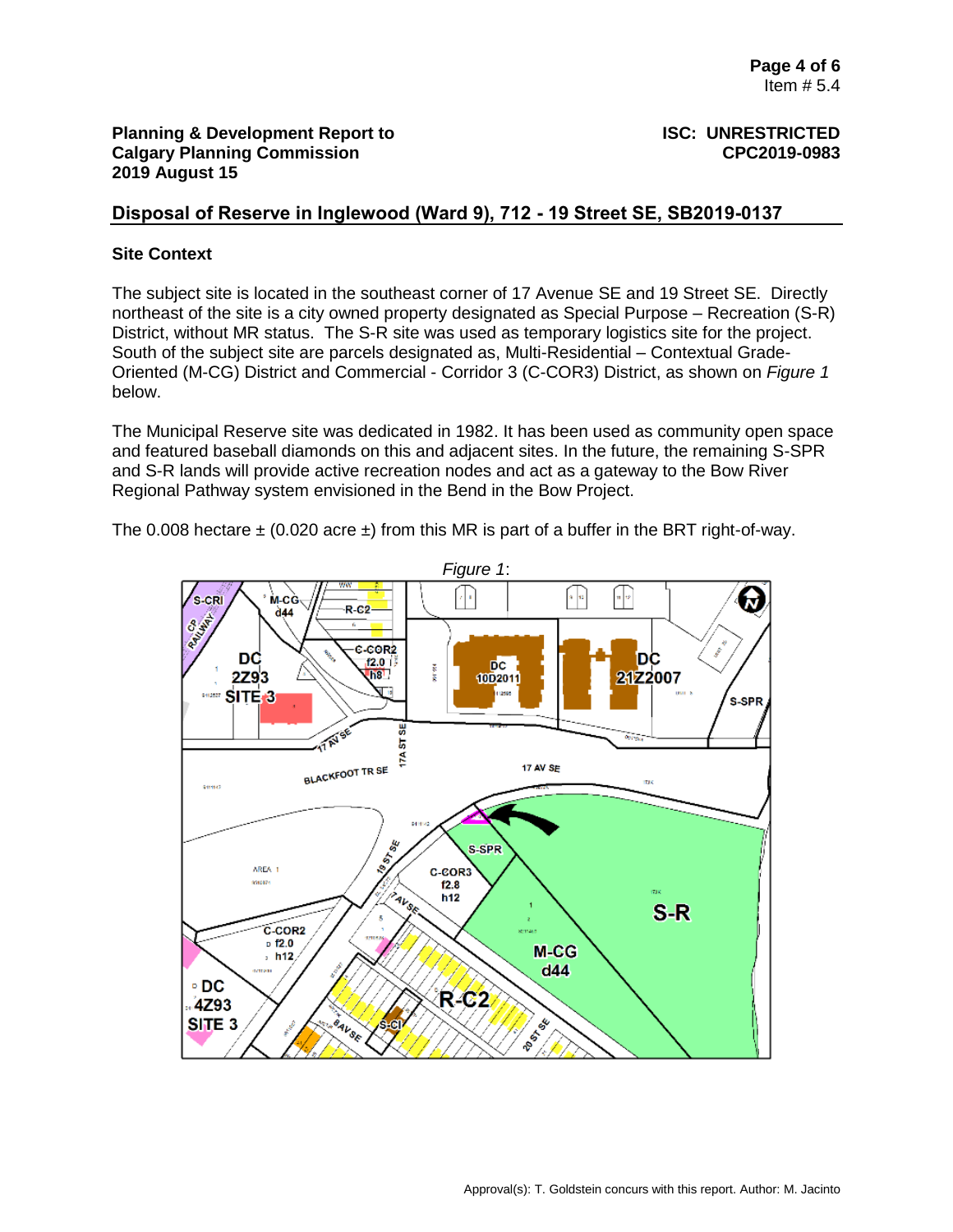## **Disposal of Reserve in Inglewood (Ward 9), 712 - 19 Street SE, SB2019-0137**

#### **INVESTIGATION: ALTERNATIVES AND ANALYSIS**

Major infrastructure for the 17 Avenue SE BRT Project has been completed and the project has been providing services since 2018 November.

Documenting the final alignment of the infrastructure was required after construction completion. This disposal of reserve application is considered to be a house keeping process, but nevertheless vital to accurately define the boundaries of the site road right-of-way.

This application legally establishes the perimeter of the alignment by registering the approved Descriptive Plan of this disposition of reserve application (Attachment 3). Upon disposition, a Miscellaneous Plan application will be submitted for registration of the road plan in Alberta Registries (Attachment 4).

On 2019 June 20, the Disposition of Reserve was presented to the Joint Use Coordinating Committee (JUCC) by Calgary Parks, Planning and Development Services seeking direction. JUCC directed that compensation shall be paid to the reserve fund, as coordinated by Real Estate & Development Services (REDS), for the Municipal Reserve land to be disposed of through this application.

#### **Stakeholder Engagement, Research and Communication**

In keeping with Administration's standard practices, first Notice was posted as part of the circulation process from 2019 May 31 to 2019 June 15. No comments were received by Administration from the general public.

Following Calgary Planning Commission, notifications for Public Hearing of Council will be posted on-site at least two weeks before the 2019 September 30 Public Hearing.

#### **Strategic Alignment**

The application aligns with the Transportation Planning Study for 17 Avenue SE approved by Council in 2010 July 26 (LPT2010-56). It also supports the Route Ahead, Calgary Transit's 30 year strategic plan for Transit in Calgary which is a key part of the Primary Transit Network in the Calgary Transportation Plan.

#### **Social, Environmental, Economic (External)**

The project is providing improved transit service to southeast Calgary from the downtown core with dedicated bus only lanes along a busy traffic corridor allowing transit to run unimpeded by traffic congestion along the alignment. Improved BRT service reliability, reduced overall ride time, increased ridership and support for on-going growth and land use in the area are all outcomes of this project.